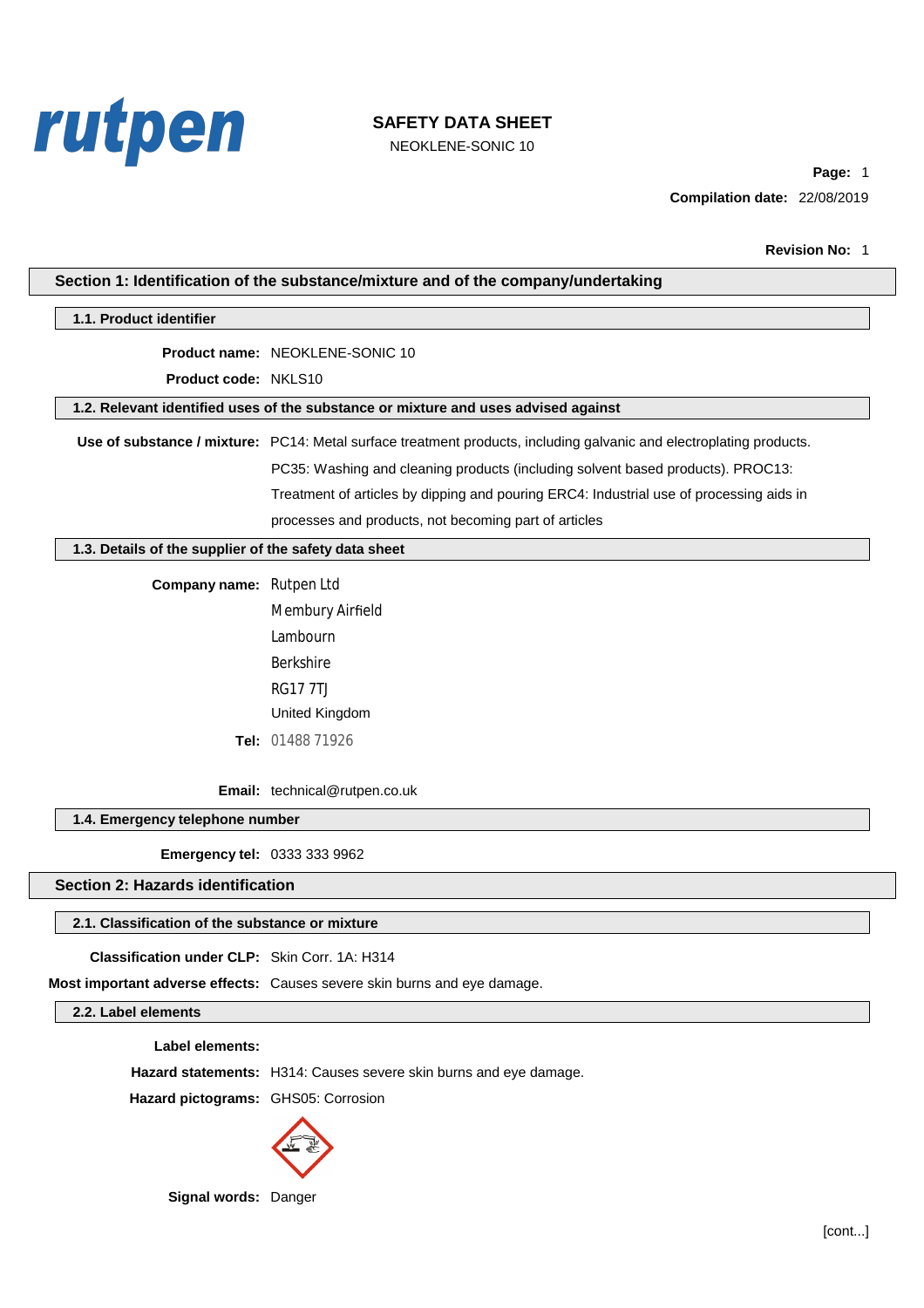## NEOKLENE-SONIC 10

Page: 2

Precautionary statements: P264: Wash hands thoroughly after handling.

P280: Wear protective gloves/protective clothing/eye protection/face protection. P305+P351+P338: IF IN EYES: Rinse cautiously with water for several minutes. Remove contact lenses, if present and easy to do. Continue rinsing. P321: Specific treatment (see instructions on this label) P405: Store locked up. P501: Dispose of contents/container to hazardous or special waste collection point.

### 2.3. Other hazards

PBT: This product is not identified as a PBT/vPvB substance.

## Section 3: Composition/information on ingredients

### 3.2. Mixtures

### **Hazardous ingredients:**

#### POTASSIUM HYDROXIDE - REACH registered number(s): 01-2119487136-33-XXXX

| <b>EINECS</b>                                                          | CAS       | PBT/WEL | <b>CLP Classification</b>                  | Percent    |  |
|------------------------------------------------------------------------|-----------|---------|--------------------------------------------|------------|--|
| 215-181-3                                                              | 1310-58-3 |         | Acute Tox. 4: H302; Skin Corr. 1A:<br>H314 | $10 - 30%$ |  |
| EDETIC ACID (EDTA) - REACH registered number(s): 01-2119486399-18-XXXX |           |         |                                            |            |  |
| 200-449-4                                                              | 60-00-4   |         | Eye Irrit. 2: H319                         | 1-10%      |  |

### **Section 4: First aid measures**

## 4.1. Description of first aid measures

Skin contact: Wash immediately with plenty of soap and water.

Eye contact: Bathe the eye with running water for 15 minutes.

Ingestion: Wash out mouth with water. Do not induce vomiting. If conscious, give half a litre of water to drink immediately. Transfer to hospital as soon as possible.

Inhalation: Remove casualty from exposure ensuring one's own safety whilst doing so. Consult a doctor

## 4.2. Most important symptoms and effects, both acute and delayed

Skin contact: There may be mild irritation at the site of contact.

Eye contact: There may be irritation and redness.

Ingestion: There may be soreness and redness of the mouth and throat. There may be difficulty

swallowing. Nausea and stomach pain may occur. There may be vomiting.

Inhalation: Absorption through the lungs can occur causing symptoms similar to those of ingestion.

Delayed / immediate effects: Immediate effects can be expected after short-term exposure.

### 4.3. Indication of any immediate medical attention and special treatment needed

Immediate / special treatment: Not applicable.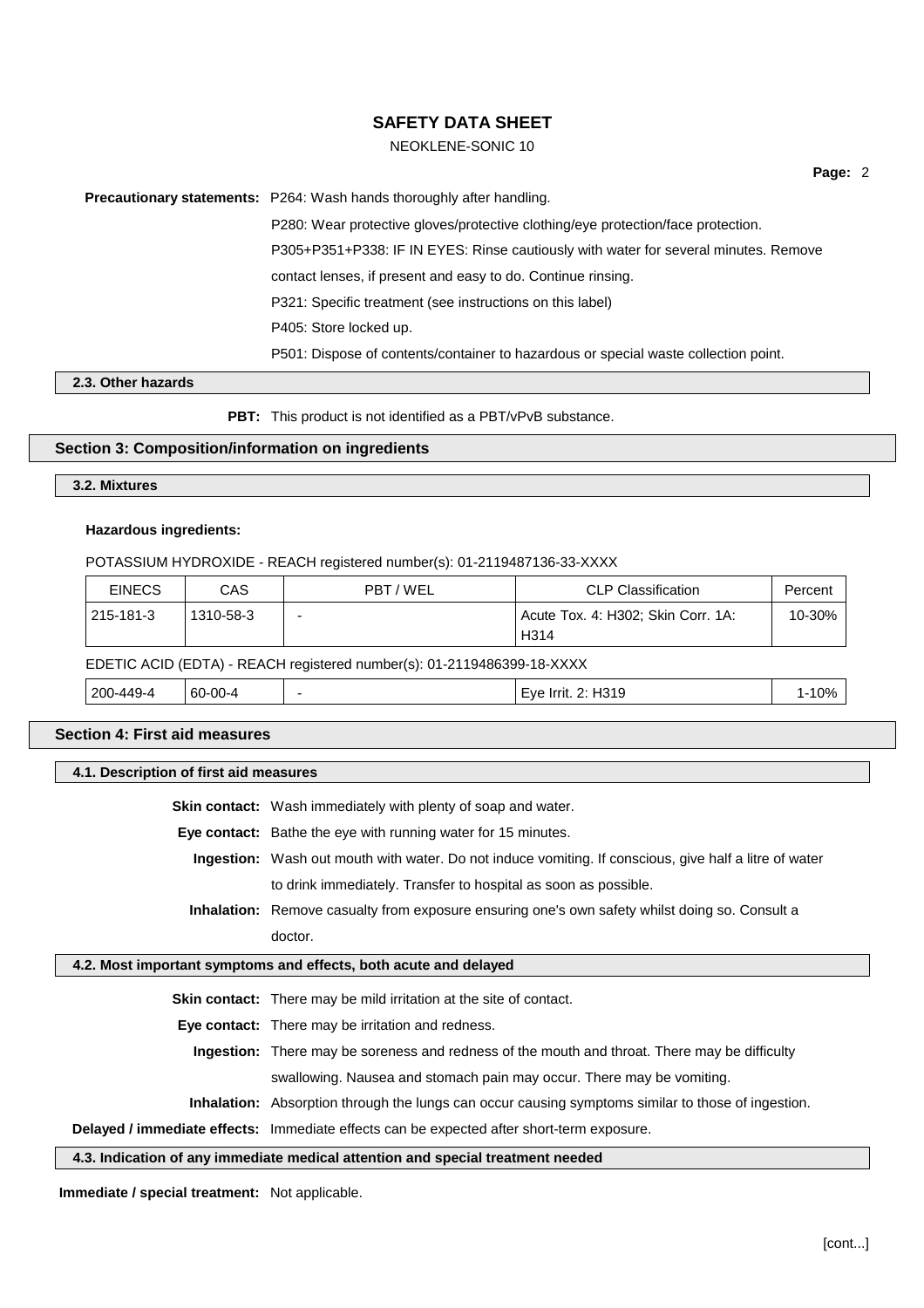## NEOKLENE-SONIC 10

### **Section 5: Fire-fighting measures**

#### 5.1. Extinguishing media

Extinguishing media: Suitable extinguishing media for the surrounding fire should be used. Use water spray to cool containers.

### 5.2. Special hazards arising from the substance or mixture

**Exposure hazards:** In combustion emits toxic fumes.

## 5.3. Advice for fire-fighters

Advice for fire-fighters: Wear self-contained breathing apparatus. Wear protective clothing to prevent contact with skin and eves.

Section 6: Accidental release measures

## 6.1. Personal precautions, protective equipment and emergency procedures

Personal precautions: Refer to section 8 of SDS for personal protection details. Mark out the contaminated area with signs and prevent access to unauthorised personnel. Turn leaking containers leak-side up to prevent the escape of liquid.

## 6.2. Environmental precautions

Environmental precautions: Do not discharge into drains or rivers. Contain the spillage using bunding.

#### 6.3. Methods and material for containment and cleaning up

Clean-up procedures: Absorb into dry earth or sand. Transfer to a closable, labelled salvage container for disposal by an appropriate method.

## 6.4. Reference to other sections

Reference to other sections: Refer to section 8 of SDS.

## Section 7: Handling and storage

#### 7.1. Precautions for safe handling

Handling requirements: Avoid the formation or spread of mists in the air. Avoid direct contact with the substance.

#### 7.2. Conditions for safe storage, including any incompatibilities

Storage conditions: Store in a cool, well ventilated area. Keep container tightly closed.

7.3. Specific end use(s)

Specific end use(s): No data available.

## Section 8: Exposure controls/personal protection

8.1. Control parameters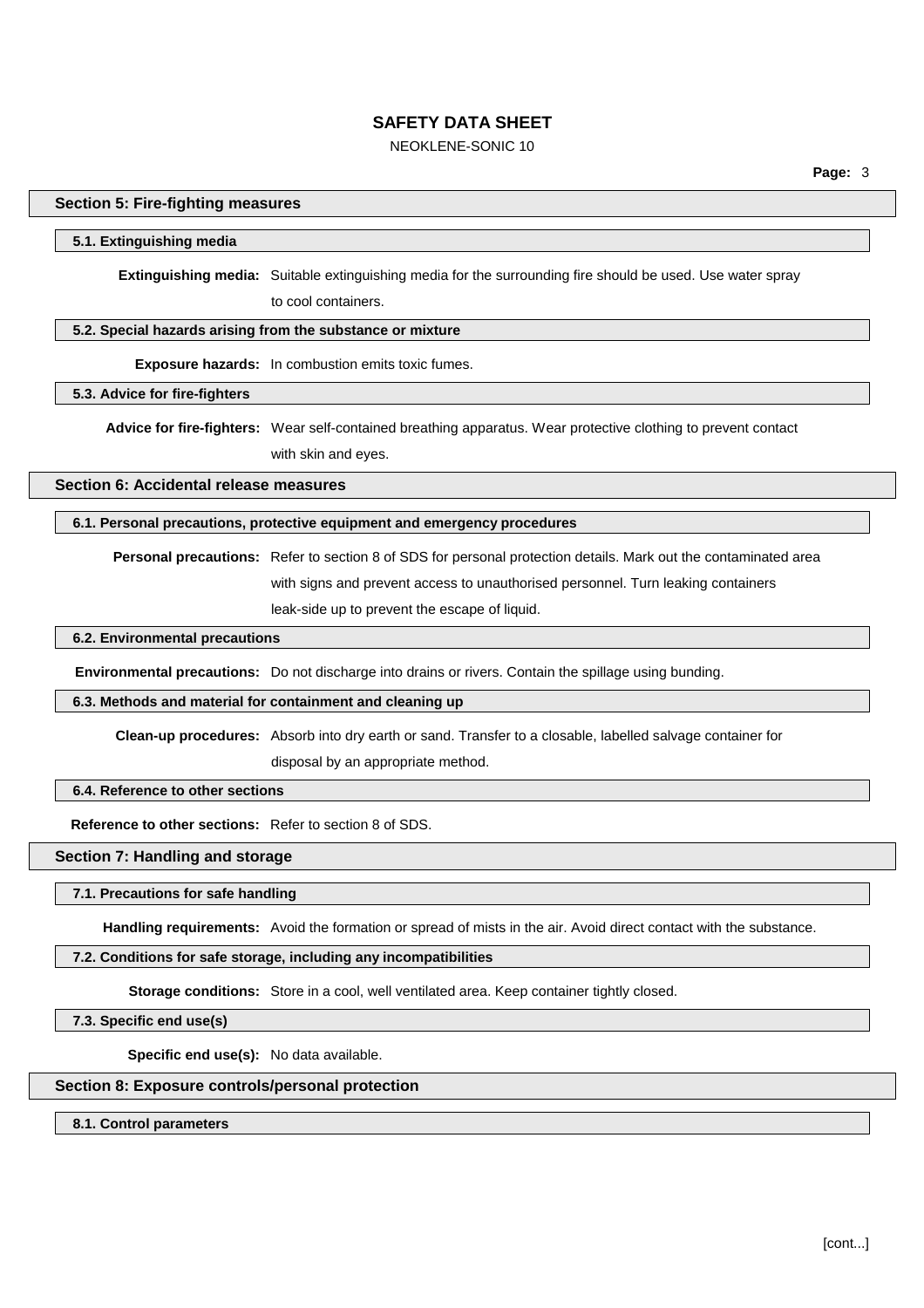## NEOKLENE-SONIC 10

Page: 4

#### **Hazardous ingredients:**

### **POTASSIUM HYDROXIDE**

## **Workplace exposure limits:**

| State | 8 hour TWA | <b>STEL</b><br>$15$ min. | 8 hour TWA | STEL<br>15 min. |
|-------|------------|--------------------------|------------|-----------------|
| UK    |            | $2 \text{ mg/m}$         |            |                 |

Respirable dust

### **DNEL/PNEC Values**

**DNEL / PNEC** No data available.

8.2. Exposure controls

Respiratory protection: Respiratory protection not required.

Hand protection: Protective gloves.

Eye protection: Safety glasses. Ensure eye bath is to hand.

Skin protection: Protective clothing.

## Section 9: Physical and chemical properties

### 9.1. Information on basic physical and chemical properties

| State: | Liquid |  |
|--------|--------|--|
|        |        |  |

|                                                     | <b>Colour:</b> Yellow-brown                             |                                                 |                                  |
|-----------------------------------------------------|---------------------------------------------------------|-------------------------------------------------|----------------------------------|
|                                                     | <b>Odour:</b> Mild detergent                            |                                                 |                                  |
| <b>Evaporation rate:</b> No data available.         |                                                         |                                                 |                                  |
|                                                     | <b>Oxidising:</b> Non-oxidising (by EC criteria)        |                                                 |                                  |
|                                                     | <b>Solubility in water:</b> Miscible in all proportions |                                                 |                                  |
|                                                     | <b>Viscosity: Non-viscous</b>                           |                                                 |                                  |
| Boiling point/range°C: No data available.           |                                                         | Melting point/range°C: No data available.       |                                  |
| Flammability limits %: lower: No data available.    |                                                         |                                                 | <b>upper:</b> No data available. |
|                                                     | <b>Flash point °C:</b> No data available.               | Part.coeff. n-octanol/water: No data available. |                                  |
| Autoflammability <sup>°</sup> C: No data available. |                                                         | Vapour pressure: No data available.             |                                  |
| <b>Relative density: 1.24</b>                       |                                                         |                                                 | pH: >11.5                        |
|                                                     | <b>VOC q/l:</b> No data available.                      |                                                 |                                  |

#### 9.2. Other information

Other information: No data available.

## Section 10: Stability and reactivity

10.1. Reactivity

Reactivity: Stable under recommended transport or storage conditions.

## 10.2. Chemical stability

Chemical stability: Stable under normal conditions.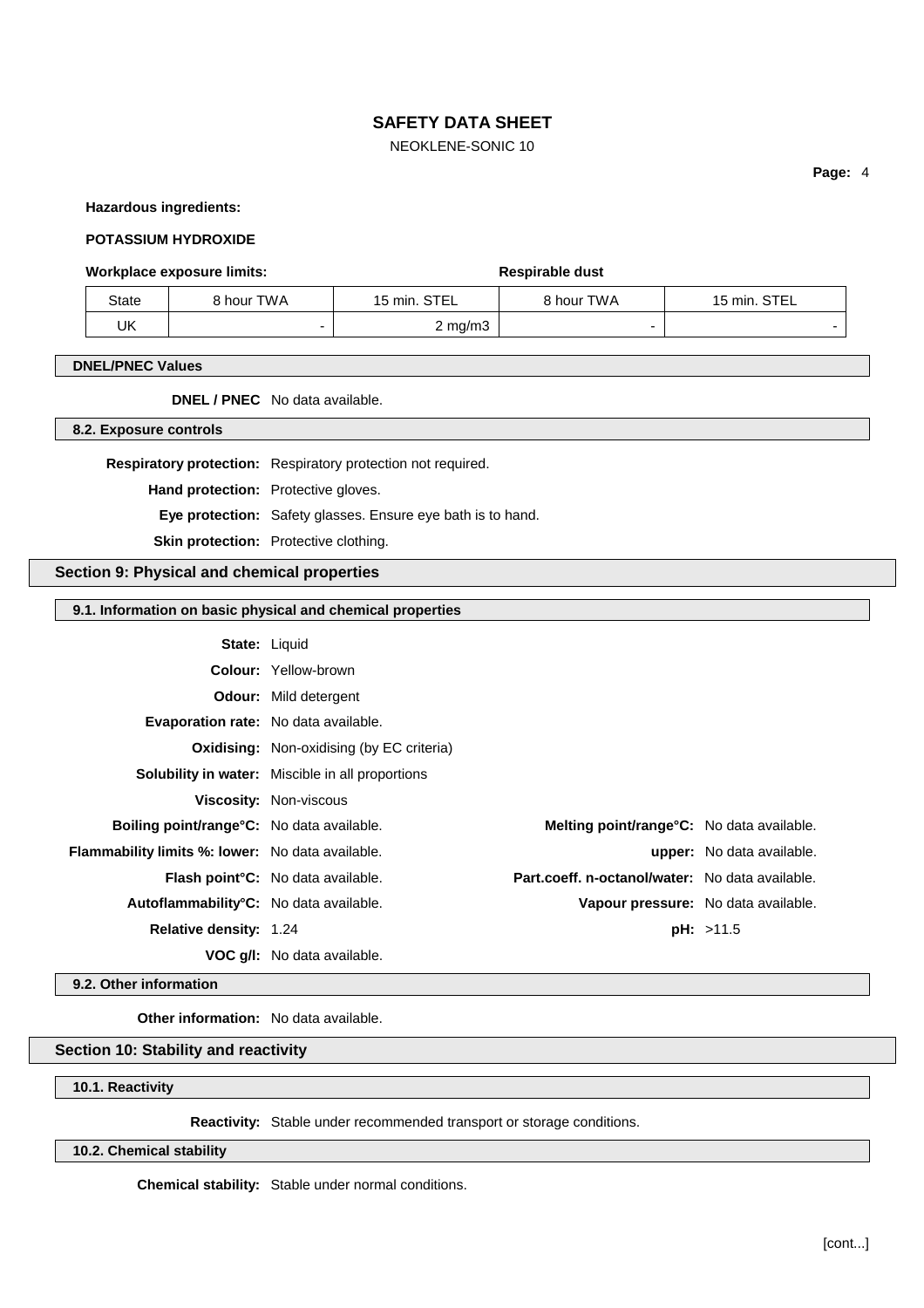## NEOKLENE-SONIC 10

### 10.3. Possibility of hazardous reactions

Hazardous reactions: Hazardous reactions will not occur under normal transport or storage conditions.

Decomposition may occur on exposure to conditions or materials listed below.

### 10.4. Conditions to avoid

**Conditions to avoid: Heat.** 

10.5. Incompatible materials

Materials to avoid: Strong oxidising agents. Strong acids.

## 10.6. Hazardous decomposition products

Haz. decomp. products: In combustion emits toxic fumes.

## **Section 11: Toxicological information**

11.1. Information on toxicological effects

#### **Hazardous ingredients:**

#### **POTASSIUM HYDROXIDE**

| . .<br>___<br>$\sim$ $\sim$ $\sim$ $\sim$ $\sim$ $\sim$ $\sim$<br>$\sim$ |  |  |  | --- |  |
|--------------------------------------------------------------------------|--|--|--|-----|--|
|--------------------------------------------------------------------------|--|--|--|-----|--|

## **Relevant hazards for product:**

| Hazard                        | Route | Basis                   |
|-------------------------------|-------|-------------------------|
| Skin corrosion/irritation     | DRM   | ' Hazardous: calculated |
| Serious eye damage/irritation | OPT   | Hazardous: calculated   |

### Symptoms / routes of exposure

Skin contact: There may be mild irritation at the site of contact.

Eye contact: There may be irritation and redness.

Ingestion: There may be soreness and redness of the mouth and throat. There may be difficulty swallowing. Nausea and stomach pain may occur. There may be vomiting.

Inhalation: Absorption through the lungs can occur causing symptoms similar to those of ingestion.

Delayed / immediate effects: Immediate effects can be expected after short-term exposure.

## **Section 12: Ecological information**

#### 12.1. Toxicity

Ecotoxicity values: No data available.

## 12.2. Persistence and degradability

#### Persistence and degradability: Biodegradable.

### 12.3. Bioaccumulative potential

Bioaccumulative potential: No bioaccumulation potential.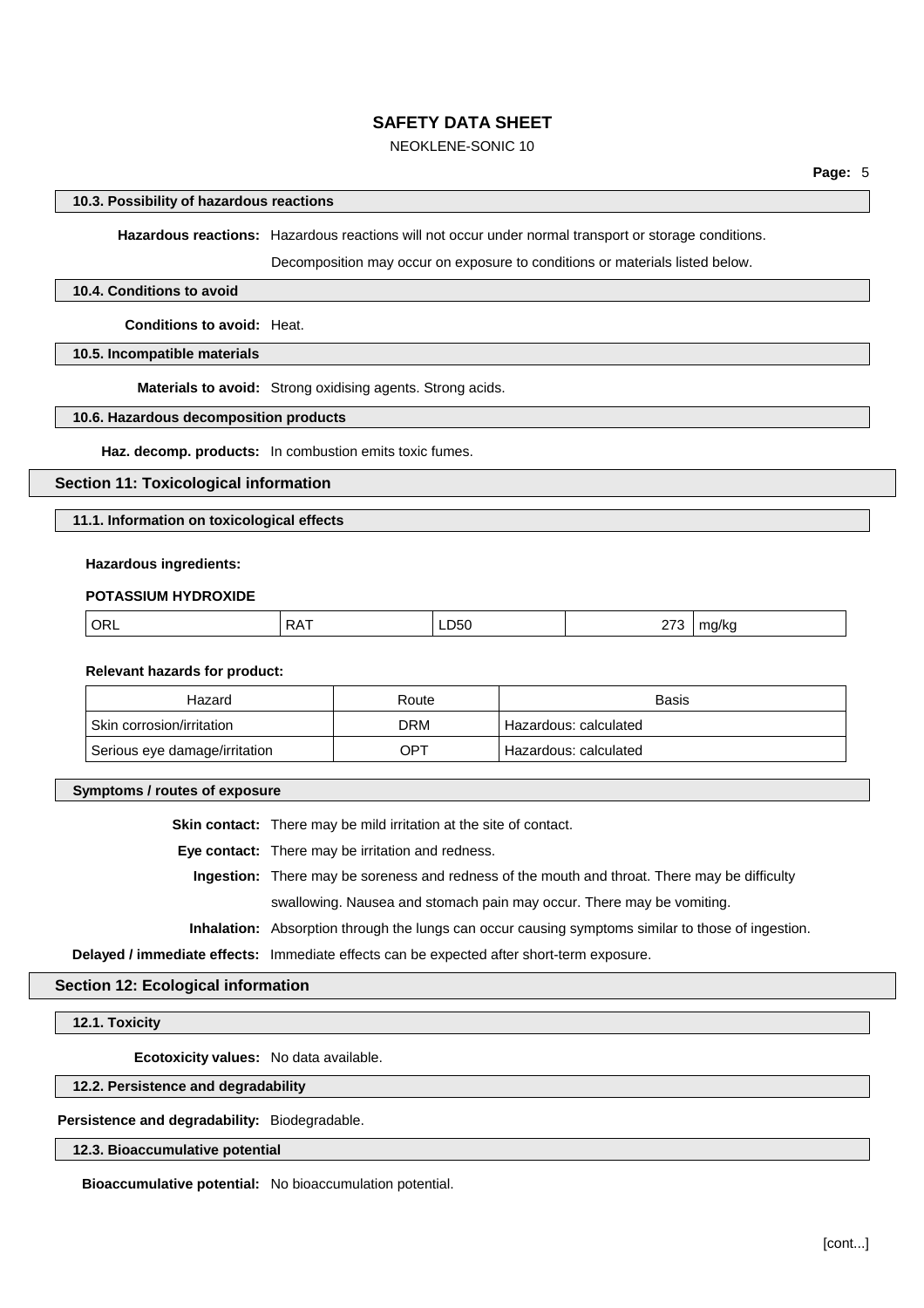## NEOKLENE-SONIC 10

12.4. Mobility in soil

Mobility: Readily absorbed into soil.

## 12.5. Results of PBT and vPvB assessment

PBT identification: This product is not identified as a PBT/vPvB substance.

12.6. Other adverse effects

Other adverse effects: Negligible ecotoxicity.

### **Section 13: Disposal considerations**

13.1. Waste treatment methods

Disposal operations: Transfer to a suitable container and arrange for collection by specialised disposal company.

> NB: The user's attention is drawn to the possible existence of regional or national regulations regarding disposal.

### **Section 14: Transport information**

## 14.1. UN number

UN number: UN1760

14.2. UN proper shipping name

Shipping name: CORROSIVE LIQUID, N.O.S. CONTAINS POTASSIUM HYDROXIDE

## 14.3. Transport hazard class(es)

Transport class: 8

14.4. Packing group

Packing group: II

14.5. Environmental hazards

Environmentally hazardous: No

Marine pollutant: No

14.6. Special precautions for user

Special precautions: No special precautions.

Tunnel code: E

Transport category: 1

## **Section 15: Regulatory information**

15.1. Safety, health and environmental regulations/legislation specific for the substance or mixture

15.2. Chemical Safety Assessment

### Section 16: Other information